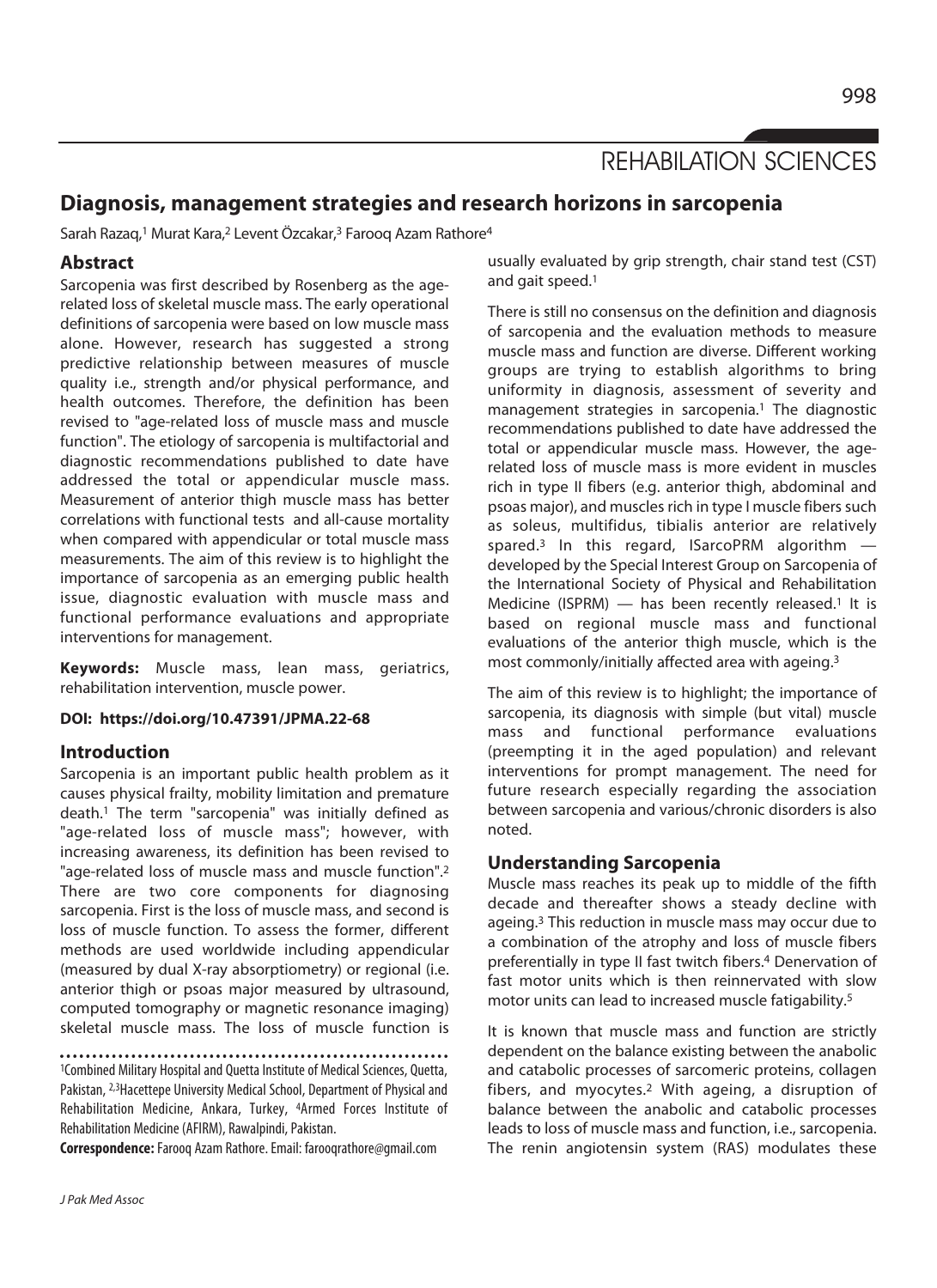

#### **DM: Diabetes mellitus.**

Figure-1: Overactivation of the renin angiotensin system is strongly related with all components of the metabolic syndrome, and its main effector angiotensin II plays a central role in age-related metabolic and degenerative disorders such as sarcopenia, osteosarcopenia, sarcopenic obesity and knee osteoarthritis (OA).

processes by acting on the protein turnover, cellular apoptosis, and collagen metabolism. The classical axis induces protein degradation through accumulation of intracellular reactive oxygen species (ROS), and negatively influences the pro-synthetic pathway of the insulin-like growth factor receptor (IGF-R).<sup>6</sup> On the other hand, with an opposite mechanism, the non-classical axis inhibits the ROS mediated effects, myonuclear apoptosis, and stimulates the anabolic processes of the muscle protein synthesis. In this sense, the balance between these two pathways also defines the quality/quantity of the muscle. The counteracting effects of these two axes on the intracellular pathway of the IGF-R deeply influence the expression of Glut-4 receptors over the cellular membrane — modulating the muscle insulin resistance (Figure-1).6

On the other hand, ageing with comorbid diseases (chronic inflammatory conditions, osteoarthritis, metabolic disorders), inactivity and malnutrition leads to declined muscle mass and function. Evidence suggests that genetic predisposition, loss of motor units/neurons, dysregulation of cell-signaling pathways, mitochondrial dysfunction, and endocrine dysfunction (e.g. estrogens, androgens, growth hormone, and vitamin D) all contribute to the pathophysiology of sarcopenia.7 These pathophysiological processes are affected by multiple factors including persistent low-grade inflammation, metabolic disorders, insulin resistance and lipodystrophy.8

# **Assessment and Diagnostic Evaluation**

The diagnostic evaluation of sarcopenia is still a focus of ongoing discussion in various working groups globally. To diagnose sarcopenia in the elderly, the core component of muscle quantity (i.e., muscle mass) is measured along with the clinical assessment of muscle quality (i.e., power/strength).

The European Working Group on Sarcopenia in Older People, recommends using appendicular muscle mass and grip strength or CST with specific cut-off-points for each test.9 However, a recent guideline by ISarcoPRM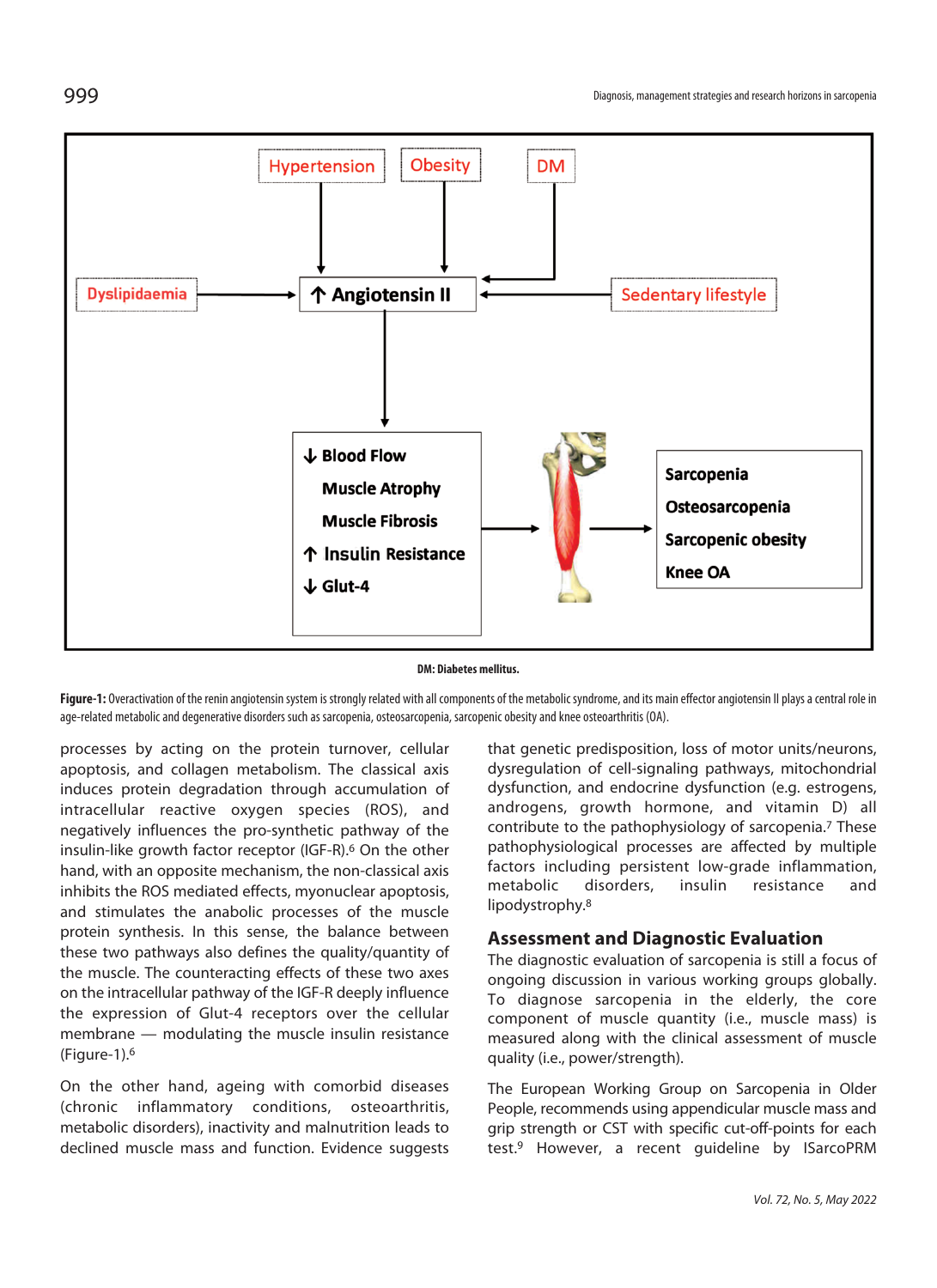recommends the measurement of anterior thigh muscle mass instead of appendicular muscle mass.1 ISarcoPRM also suggests screening of all older adults and adults with RAS-related disorders to detect and treat sarcopenia earlier. To identify low muscle function, it proposes the use of  $\geq$ 12 s for CST, and grip strength (cut-off values <32 kg for males, <19 kg for females). Once low muscle function (assessed by CST or grip strength) is detected, with a diagnosis of "probable sarcopenia", it is suggested to use gender and BMI-adjusted Sonographic Thigh Adjustment Ratio (STAR) values (i.e. <1.0 for females and <1.4 for males) to explore significant loss of muscle mass.<sup>1,3</sup> If the subject has both loss of muscle function and mass, the condition is termed as sarcopenia. If the subject has normal STAR values (i.e. loss of muscle function alone), the scenario can be defined as 'dynapenia' and other causes affecting the neuromotor control (e.g. cognitive impairment, polyneuropathy, movement/balance disorder, depression) should also be investigated. If there is mobility limitation i.e. gait speed <0.8 m/s and/or inability to rise from a chair without support, then it is categorized as severe sarcopenia.<sup>1</sup>

### **Interventions in Sarcopenia**

Chronic disorders can increase activation of the classical RAS axis, which causes sarcopenia (Figure-1).2 Therefore, treatments targeting the inhibition of the classical RAS overactivity can be important in the management of several age-related pathologies, such as sarcopenia, sarcopenic obesity, osteosarcopenia and knee osteoarthritis.10 Therefore, RAS blockers, vitamin D, exercise, and a balanced diet rich in protein can be beneficial for the modulation of RAS overactivity and prevention of sarcopenia.2 A 3-year longitudinal study demonstrated that continuous use of angiotensinconverting enzyme inhibitors plays a role in the decline of knee extension strength and gait speed.11 In a crosssectional study, including 2431 community-dwelling older adults, it has been found that ACEI users had larger lower extremity muscle mass than non-drug users.12

Clinicians may also consider a protein-rich diet for older adults with sarcopenia along with exercise interventions. There is insufficient evidence to support vitamin D supplementation in older adults with sarcopenia.<sup>2</sup> Different types of exercise (e.g. aerobic, strengthening, power, balance, coordination, flexibility) can improve blood pressure, muscle mass, strength, and physical function, and seem to be crucial for the management of both hypertension and sarcopenia.2 A meta-analysis of 391 randomized controlled trials concluded that aerobic or resistance exercises were equally effective as most antihypertensive medications for lowering baseline systolic blood pressure in hypertensive patients.<sup>13</sup>

## **Future Research**

There are still many knowledge gaps about sarcopenia and its coexistence with some metabolic/degenerative disorders such as obesity, osteoporosis and knee osteoarthritis. Although anterior thigh muscle mass is correlated with body mass index (BMI) up to a certain level/age, the increase in BMI with aging can also induce age- and obesity-related metabolic disorders including insulin resistance, hypertension, dyslipidaemia (Figure-1).10 Therefore, age- and obesity-induced RAS overactivity can cause loss of muscle mass and function especially in the anterior thigh. For instance, sarcopenic obesity (sarcopenia together with obesity) has more adverse effects on body composition and cardiovascular morbidity and mortalities as well. In this sense, it has been shown that sarcopenia and obesity act synergistically to increase the disability risk.14

On the other hand, osteosarcopenia has been defined as the concomitant occurrence of sarcopenia and osteoporosis/osteopenia. A recent pooled analysis has demonstrated that osteosarcopenia significantly increased the risk of fracture (odds ratio (OR)=2.46), falls (OR=1.62) and mortality (OR=1.66).15 Although increased BMI was shown to be protective both for osteoporosis and muscle mass, obesity-induced metabolic problems (hypertension, diabetes mellitus, hyperlipidaemia) may accelerate loss of muscle mass and function in the anterior thigh (i.e. sarcopenia) which may also increase the risk of knee osteoarthritis.10

High quality longitudinal randomized control trials are recommended for future research to test and refine well designed algorithms for applicability as a tool. Further research areas include the interventions to prevent/manage sarcopenia before it causes considerable activity/mobility limitation in older adults.

#### **Conclusion**

Sarcopenia is a global public health problem, and there is a need for global consensus on the definition, diagnosis, evaluation techniques and interventions to promptly prevent and treat sarcopenia. Adequate treatment should comprise multi-system approach containing vitamin D, exercise, and possibly RAS blockers as well.<sup>2</sup> It is also important that early detection of sarcopenia and its treatment efficacy should be evaluated using more commonly affected muscle measurements (i.e., anterior thigh muscle mass/strength).1

#### **Conflict of Interest:** None.

**Funding:** Nil.